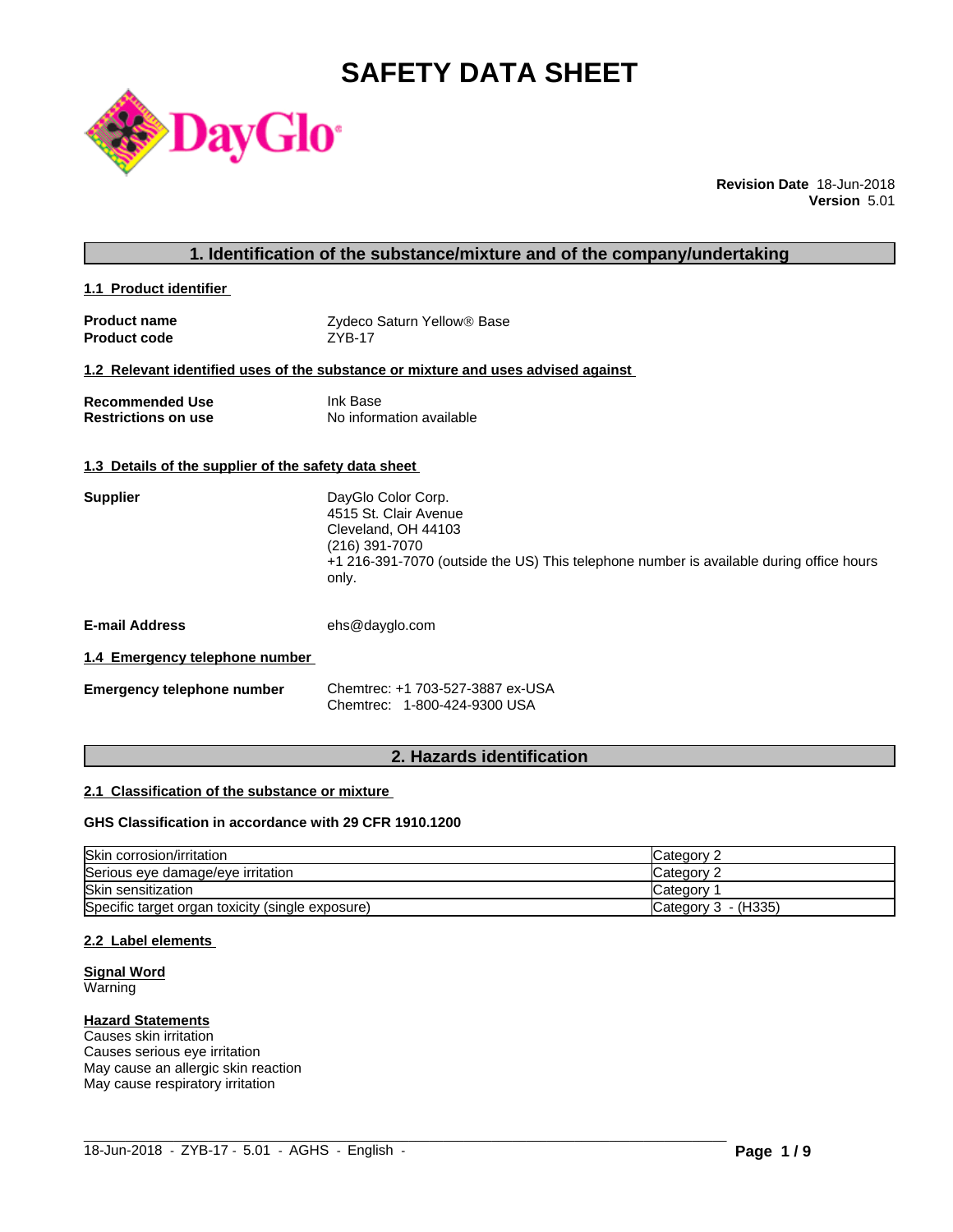

#### **Precautionary Statements - Prevention**

Wash face, hands and any exposed skin thoroughly after handling Avoid breathing dust/fume/gas/mist/vapors/spray Contaminated work clothing should not be allowed out of the workplace Use only outdoors or in a well-ventilated area Wear protective gloves/clothing and eye/face protection

#### **Precautionary Statements - Response**

Specific treatment (see .? on this label) IF IN EYES: Rinse cautiously with water for several minutes. Remove contact lenses, if present and easy to do. Continue rinsing If eye irritation persists: Get medical advice/attention IF ON SKIN: Wash with plenty of water and soap Take off contaminated clothing and wash it before reuse If skin irritation or rash occurs: Get medical advice/attention IF INHALED: Remove person to fresh air and keep comfortable for breathing Call a POISON CENTER or doctor if you feel unwell

#### **Precautionary Statements - Storage**

Store in a well-ventilated place. Keep container tightly closed Store locked up

#### **Precautionary Statements - Disposal**

Dispose of contents/container to an approved waste disposal plant

#### **2.3. Other Hazards Hazards not otherwise classified (HNOC)** Not Applicable

#### **2.4 Other information**

Not Applicable

**Unknown Acute Toxicity**  $\leq 1\%$  of the mixture consists of ingredient(s) of unknown toxicity

# **3. Composition/Information on Ingredients**

# **Substance**

**Mixture**

| <b>Chemical Name</b>                                                                    | CAS No.    | Weight-%  |  |  |  |
|-----------------------------------------------------------------------------------------|------------|-----------|--|--|--|
| Tripropylene alvcol<br>I diacrvlate                                                     | 12978-66-5 | 20<br>-30 |  |  |  |
| 28961<br>$`1 - 43 - 5$<br>ົ<br>Ethoxylated trimethylolpropane triacrylate<br>-30<br>zυ  |            |           |  |  |  |
| The exact perceptage (concentration) of composition has been withhold as a trade coaret |            |           |  |  |  |

The exact percentage (concentration) of composition has been withheld as a trade secret.

#### **4. First aid measures**

#### **4.1 Description of first-aid measures**

#### **General advice** No information available.

**Eye contact** Immediately flush with plenty of water. After initial flushing, remove any contact lenses and continue flushing for at least 15 minutes. Keep eye wide open while rinsing. Seek immediate medical attention/advice.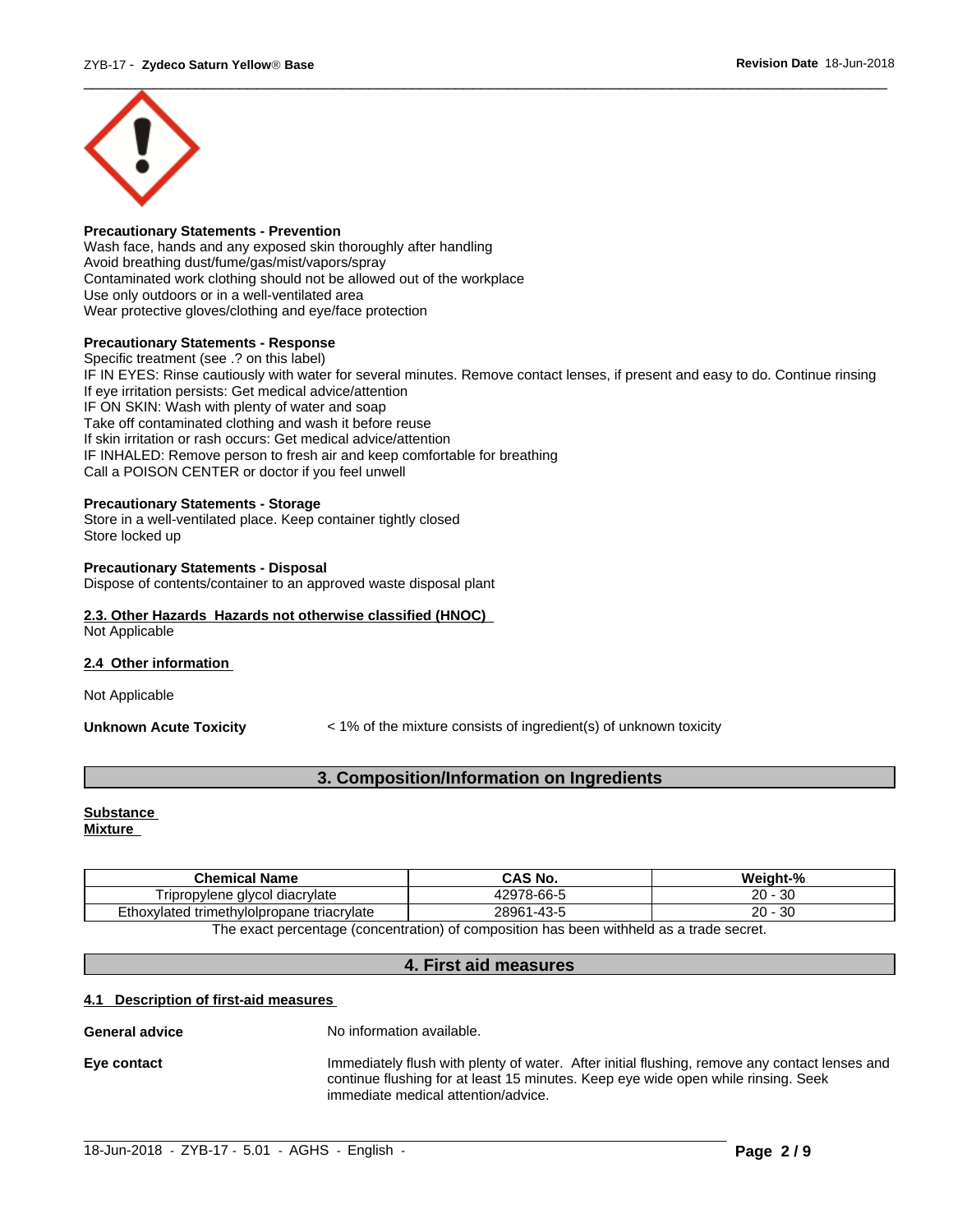| <b>Skin contact</b>                                                            | Wash off immediately with soap and plenty of water. Remove all contaminated clothes and<br>shoes. Call a physician immediately. |  |  |
|--------------------------------------------------------------------------------|---------------------------------------------------------------------------------------------------------------------------------|--|--|
| <b>Inhalation</b>                                                              | Move to fresh air. If symptoms persist, call a physician.                                                                       |  |  |
| <b>Ingestion</b>                                                               | Do NOT induce vomiting. Drink plenty of water. Consult a physician.                                                             |  |  |
| 4.2 Most important symptoms and effects, both acute and delayed                |                                                                                                                                 |  |  |
| <b>Symptoms</b>                                                                | See Section 2.2, Label Elements and/or Section 11, Toxicological effects.                                                       |  |  |
| 4.3 Indication of any immediate medical attention and special treatment needed |                                                                                                                                 |  |  |
| Notes to physician                                                             | Treat symptomatically.                                                                                                          |  |  |

 $\overline{\phantom{a}}$  ,  $\overline{\phantom{a}}$  ,  $\overline{\phantom{a}}$  ,  $\overline{\phantom{a}}$  ,  $\overline{\phantom{a}}$  ,  $\overline{\phantom{a}}$  ,  $\overline{\phantom{a}}$  ,  $\overline{\phantom{a}}$  ,  $\overline{\phantom{a}}$  ,  $\overline{\phantom{a}}$  ,  $\overline{\phantom{a}}$  ,  $\overline{\phantom{a}}$  ,  $\overline{\phantom{a}}$  ,  $\overline{\phantom{a}}$  ,  $\overline{\phantom{a}}$  ,  $\overline{\phantom{a}}$ 

#### **5. Fire-Fighting Measures**

#### **5.1 Extinguishing media**

#### **Suitable extinguishing media**

Use extinguishing measures that are appropriate to local circumstances and the surrounding environment.

#### **Unsuitable Extinguishing Media** None.

#### **5.2 Special hazards arising from the substance or mixture**

#### **Special Hazard**

None known based on information supplied.

**Hazardous Combustion Products** Carbon oxides. Nitrogen oxides (NOx).

**Explosion Data Sensitivity to Mechanical Impact** None.

**Sensitivity to Static Discharge** None.

#### **5.3 Advice for firefighters**

As in any fire, wear self-contained breathing apparatus pressure-demand, MSHA/NIOSH (approved or equivalent) and full protective gear.

#### **6. Accidental Release Measures**

#### **6.1 Personal precautions, protective equipment and emergency procedures**

Ensure adequate ventilation, especially in confined areas. Use personal protective equipment.

#### **6.2 Environmental precautions**

Prevent product from entering drains. See Section 12 for additional Ecological information.

#### **6.3 Methods and materials for containment and cleaning up**

| <b>Methods for Containment</b> | Dike to collect large liquid spills. Absorb with earth, sand or other non-combustible material<br>and transfer to containers for later disposal. |
|--------------------------------|--------------------------------------------------------------------------------------------------------------------------------------------------|
| Methods for cleaning up        | Soak up with inert absorbent material. Keep in suitable and closed containers for disposal.                                                      |

#### **7. Handling and storage**

#### **7.1 Precautions for safe handling**

**Advice on safe handling** Prevent contact with skin, eyes and clothing. Wash thoroughly after handling.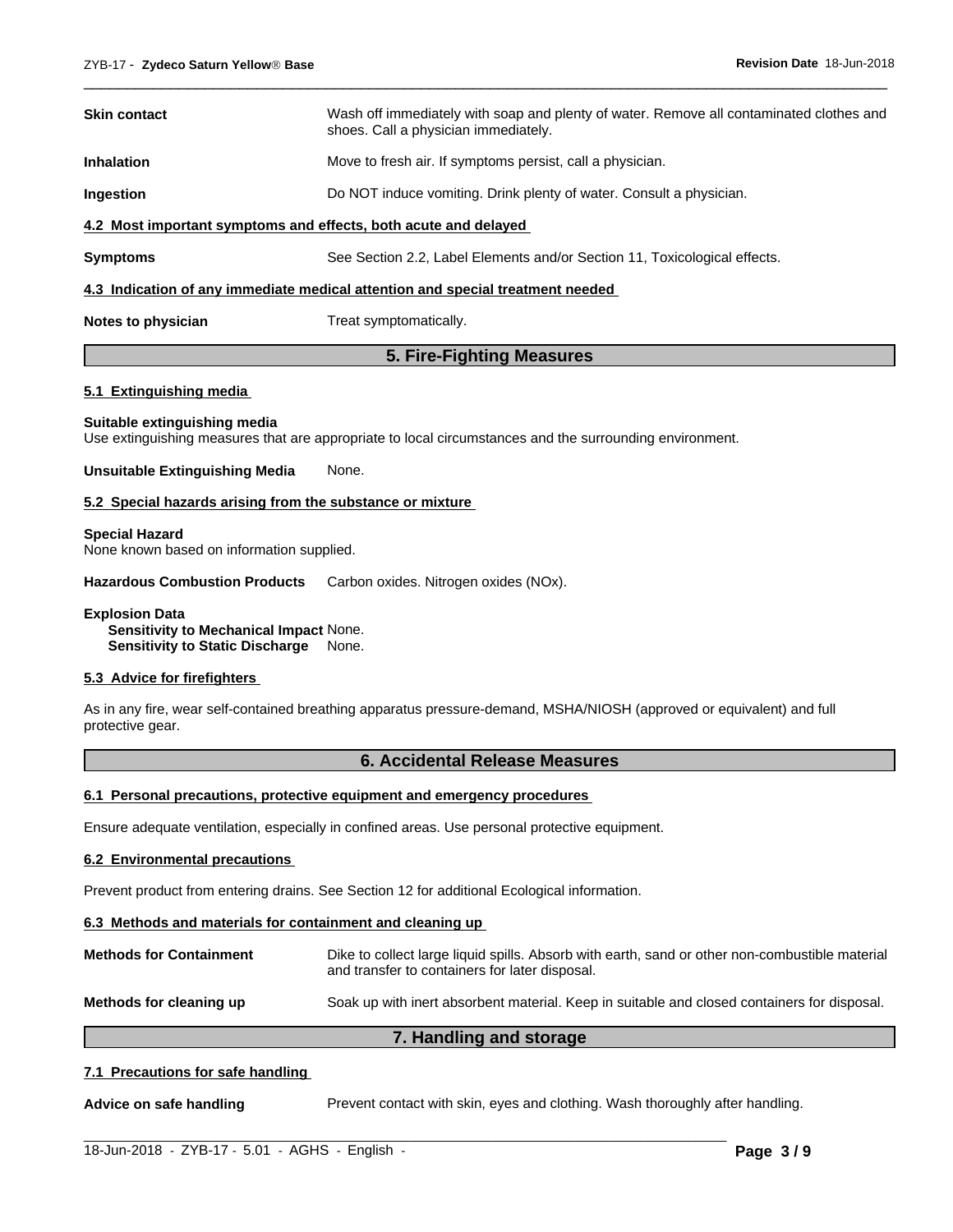|                           | 8. Exposure controls/personal protection                                                                          |
|---------------------------|-------------------------------------------------------------------------------------------------------------------|
| <b>Materials to Avoid</b> | No materials to be especially mentioned.                                                                          |
| <b>Storage Conditions</b> | Keep at temperatures below .? °C. Protect from light.                                                             |
|                           | 7.2 Conditions for safe storage, including any incompatibilities                                                  |
| <b>Hygiene measures</b>   | When using, do not eat, drink or smoke. Handle in accordance with good industrial hygiene<br>and safety practice. |

 $\overline{\phantom{a}}$  ,  $\overline{\phantom{a}}$  ,  $\overline{\phantom{a}}$  ,  $\overline{\phantom{a}}$  ,  $\overline{\phantom{a}}$  ,  $\overline{\phantom{a}}$  ,  $\overline{\phantom{a}}$  ,  $\overline{\phantom{a}}$  ,  $\overline{\phantom{a}}$  ,  $\overline{\phantom{a}}$  ,  $\overline{\phantom{a}}$  ,  $\overline{\phantom{a}}$  ,  $\overline{\phantom{a}}$  ,  $\overline{\phantom{a}}$  ,  $\overline{\phantom{a}}$  ,  $\overline{\phantom{a}}$ 

# **8.1 Exposure Guidelines**

### **8.2 Appropriate engineering controls**

| <b>Engineering Measures</b> | Showers              |  |
|-----------------------------|----------------------|--|
|                             | Eyewash stations     |  |
|                             | Ventilation systems. |  |

#### **8.3 Individual protection measures, such as personal protective equipment**

| <b>Eye/Face Protection</b>    | Wear chemical-resistant glasses and/or goggles and a face shield when eye and face<br>contact is possible due to handling and processing of material. |
|-------------------------------|-------------------------------------------------------------------------------------------------------------------------------------------------------|
| Skin and body protection      | Wear chemical resistant footwear and clothing such as gloves, an apron or a whole body<br>suit as appropriate.                                        |
| <b>Respiratory protection</b> | . NIOSH/MSHA approved respiratory protection should be worn if exposure is anticipated.                                                               |
| <b>Hygiene measures</b>       | See section 7 for more information                                                                                                                    |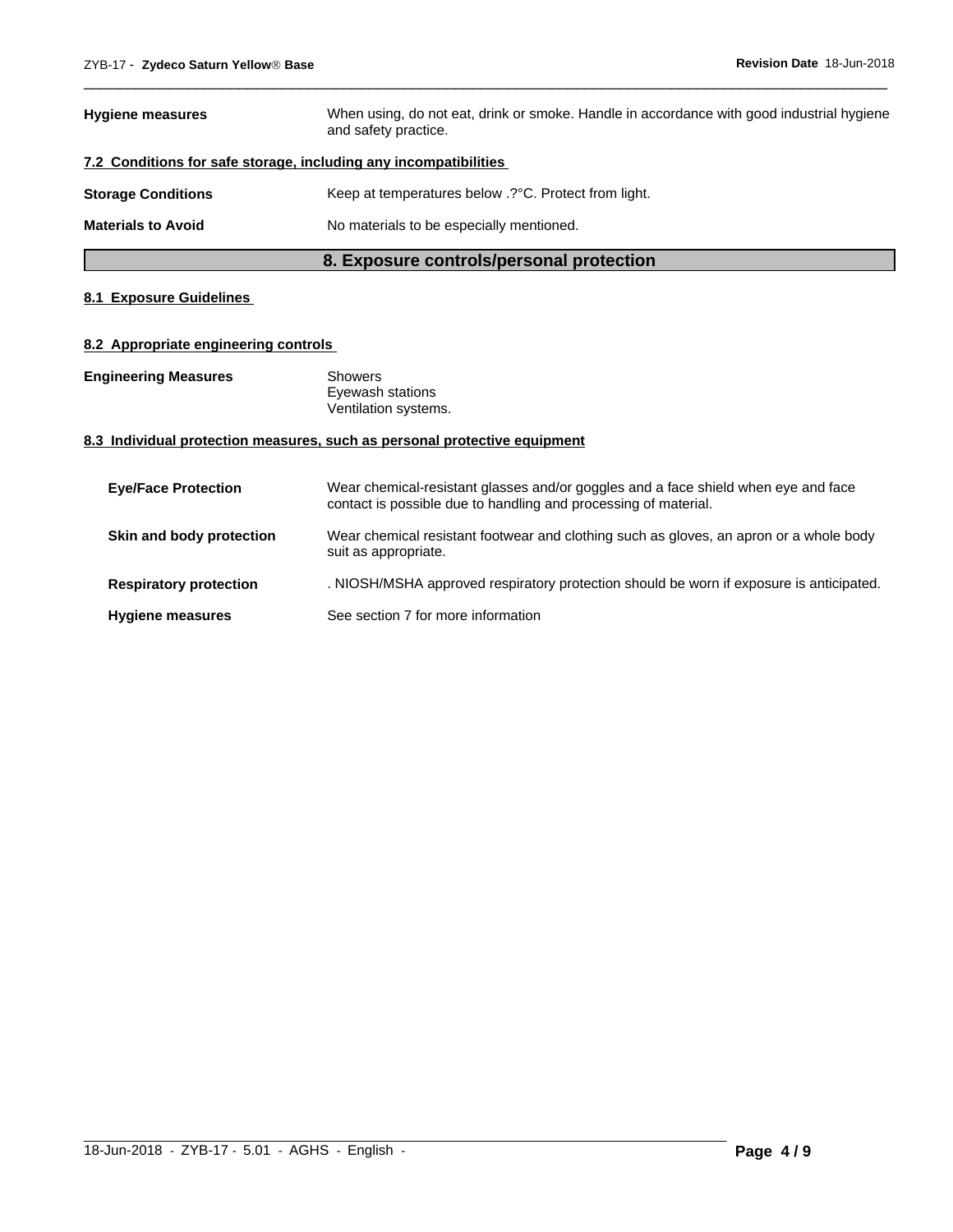# **9. Physical and chemical properties**

 $\overline{\phantom{a}}$  ,  $\overline{\phantom{a}}$  ,  $\overline{\phantom{a}}$  ,  $\overline{\phantom{a}}$  ,  $\overline{\phantom{a}}$  ,  $\overline{\phantom{a}}$  ,  $\overline{\phantom{a}}$  ,  $\overline{\phantom{a}}$  ,  $\overline{\phantom{a}}$  ,  $\overline{\phantom{a}}$  ,  $\overline{\phantom{a}}$  ,  $\overline{\phantom{a}}$  ,  $\overline{\phantom{a}}$  ,  $\overline{\phantom{a}}$  ,  $\overline{\phantom{a}}$  ,  $\overline{\phantom{a}}$ 

#### **9.1 Information on basic physical and chemical properties**

| <b>Physical state</b>             | Liquid             |                          |                          |
|-----------------------------------|--------------------|--------------------------|--------------------------|
| Appearance                        | Liquid             | <b>Color</b>             | Yellow                   |
| Odor                              | Acrylates          | <b>Odor Threshold</b>    | No information available |
|                                   |                    |                          |                          |
| <b>Property</b>                   | <b>Values</b>      | Remarks • Methods        |                          |
| рH                                |                    | No information available |                          |
| Melting/freezing point            |                    | No information available |                          |
| Boiling point/boiling range       | $> 94$ °C / 201 °F |                          |                          |
| <b>Flash Point</b>                | > 94 °C / > 201 °F |                          |                          |
| <b>Evaporation rate</b>           |                    | No information available |                          |
| Flammability (solid, gas)         |                    | No information available |                          |
| <b>Flammability Limits in Air</b> |                    |                          |                          |
| upper flammability limit          |                    | No information available |                          |
| lower flammability limit          |                    | No information available |                          |
| Vapor pressure                    |                    | No information available |                          |
| Vapor density                     |                    | No information available |                          |
| <b>Specific Gravity</b>           | 1.18               |                          |                          |
| <b>Water solubility</b>           | Insoluble in water |                          |                          |
| Solubility in other solvents      |                    | No information available |                          |
| <b>Partition coefficient</b>      |                    | No information available |                          |
| <b>Autoignition temperature</b>   |                    | No information available |                          |
| <b>Decomposition temperature</b>  |                    | No information available |                          |
| Viscosity, kinematic              |                    | No information available |                          |
| Viscosity, dynamic                |                    | No information available |                          |
| <b>Explosive properties</b>       |                    | No information available |                          |
| <b>Oxidizing Properties</b>       |                    | No information available |                          |
| 9.2 Other information             |                    |                          |                          |

#### **Volatile organic compounds (VOC)** 12 g/L **content**

# **10. Stability and Reactivity**

 $\_$  ,  $\_$  ,  $\_$  ,  $\_$  ,  $\_$  ,  $\_$  ,  $\_$  ,  $\_$  ,  $\_$  ,  $\_$  ,  $\_$  ,  $\_$  ,  $\_$  ,  $\_$  ,  $\_$  ,  $\_$  ,  $\_$  ,  $\_$  ,  $\_$  ,  $\_$  ,  $\_$  ,  $\_$  ,  $\_$  ,  $\_$  ,  $\_$  ,  $\_$  ,  $\_$  ,  $\_$  ,  $\_$  ,  $\_$  ,  $\_$  ,  $\_$  ,  $\_$  ,  $\_$  ,  $\_$  ,  $\_$  ,  $\_$  ,

#### **10.1 Reactivity**

No data available

#### **10.2 Chemical stability**

Stable

#### **10.3 Possibility of hazardous reactions**

None under normal processing.

#### **10.4 Conditions to Avoid**

Heat (temperatures above flash point), sparks, ignition points, flames, static electricity.

#### **10.5 Incompatible Materials**

None known based on information supplied.

#### **10.6 Hazardous Decomposition Products**

None known based on information supplied.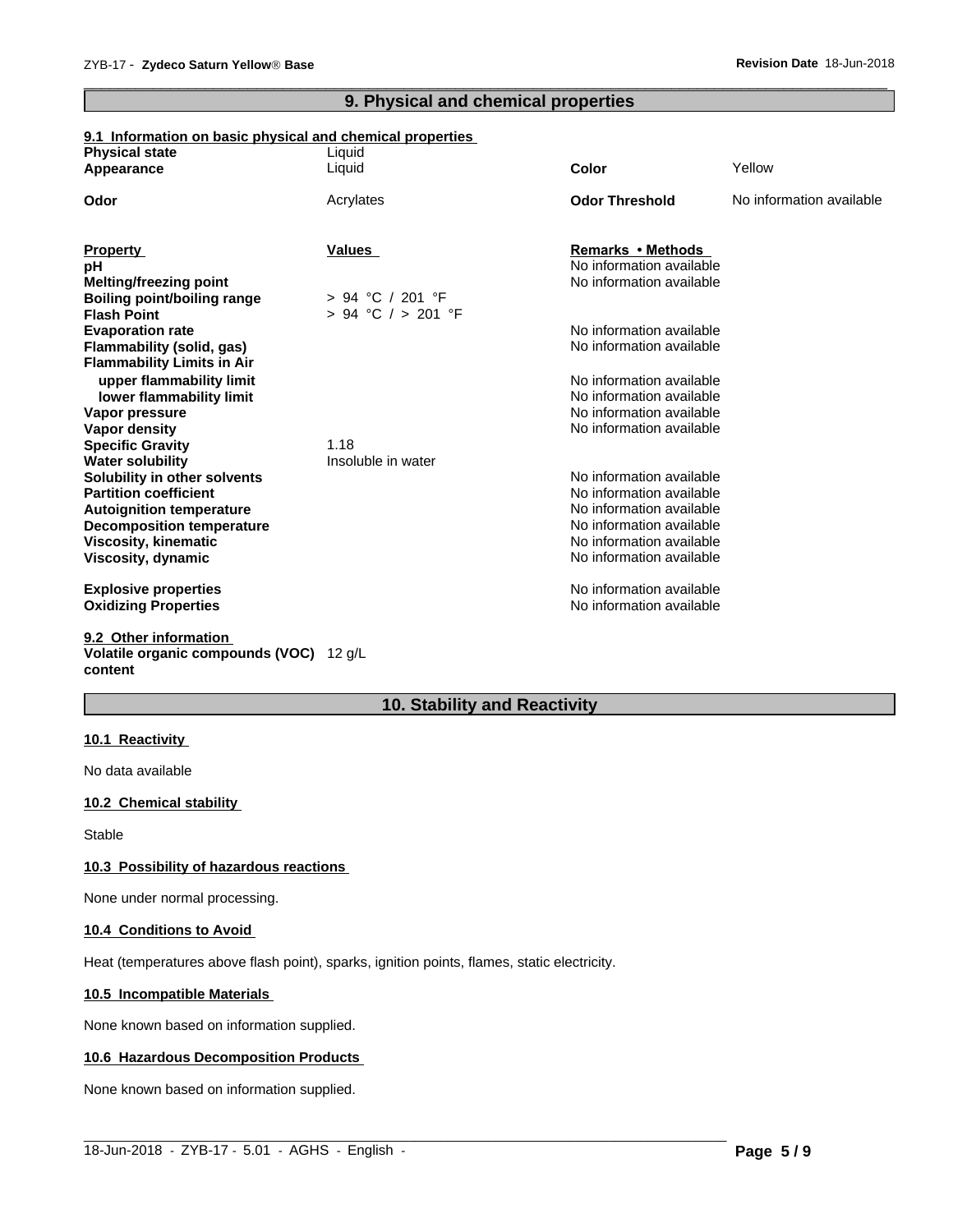# **11. Toxicological information**

 $\overline{\phantom{a}}$  ,  $\overline{\phantom{a}}$  ,  $\overline{\phantom{a}}$  ,  $\overline{\phantom{a}}$  ,  $\overline{\phantom{a}}$  ,  $\overline{\phantom{a}}$  ,  $\overline{\phantom{a}}$  ,  $\overline{\phantom{a}}$  ,  $\overline{\phantom{a}}$  ,  $\overline{\phantom{a}}$  ,  $\overline{\phantom{a}}$  ,  $\overline{\phantom{a}}$  ,  $\overline{\phantom{a}}$  ,  $\overline{\phantom{a}}$  ,  $\overline{\phantom{a}}$  ,  $\overline{\phantom{a}}$ 

#### **11.1 Acute toxicity**

#### **Numerical measures of toxicity: Product Information**

Unknown Acute Toxicity  $\lt$  1% of the mixture consists of ingredient(s) of unknown toxicity

#### **Numerical measures of toxicity: Component Information**

| <b>Chemical Name</b>                         | LD50 Oral         | <b>LD50 Dermal</b>  | $\sim$ $\sim$ $\sim$<br><b>Inhalation</b><br>-650 |
|----------------------------------------------|-------------------|---------------------|---------------------------------------------------|
| Tripropylene glycol diacrylate<br>42978-66-5 | Rat<br>3000 mg/kg | Rabbit<br>a/ka<br>- |                                                   |

#### **11.2 Information on toxicologicaleffects**

#### **Skin corrosion/irritation**

Product Information

 $\overline{\cdot}$  Causes burns

• Repeated or prolonged skin contact may cause skin irritation and/or dermatitis and sensitization of susceptible persons

 $\_$  ,  $\_$  ,  $\_$  ,  $\_$  ,  $\_$  ,  $\_$  ,  $\_$  ,  $\_$  ,  $\_$  ,  $\_$  ,  $\_$  ,  $\_$  ,  $\_$  ,  $\_$  ,  $\_$  ,  $\_$  ,  $\_$  ,  $\_$  ,  $\_$  ,  $\_$  ,  $\_$  ,  $\_$  ,  $\_$  ,  $\_$  ,  $\_$  ,  $\_$  ,  $\_$  ,  $\_$  ,  $\_$  ,  $\_$  ,  $\_$  ,  $\_$  ,  $\_$  ,  $\_$  ,  $\_$  ,  $\_$  ,  $\_$  ,

Component Information

• No information available

#### **Serious eye damage/eye irritation**

Product Information • Risk of serious damage to eyes Component Information • No information available

#### **Respiratory or skin sensitization**

Product Information • May cause sensitization of susceptible persons Component Information • No information available

#### **Germ cell mutagenicity**

Product Information • No information available Component Information • No information available

#### **Carcinogenicity**

Product Information

• Contains no ingredient listed as a carcinogen

Component Information

• No information available

#### **Reproductive toxicity**

Product Information

• No information available Component Information

• No information available

**STOT - single exposure** No information available

**STOT - repeated exposure**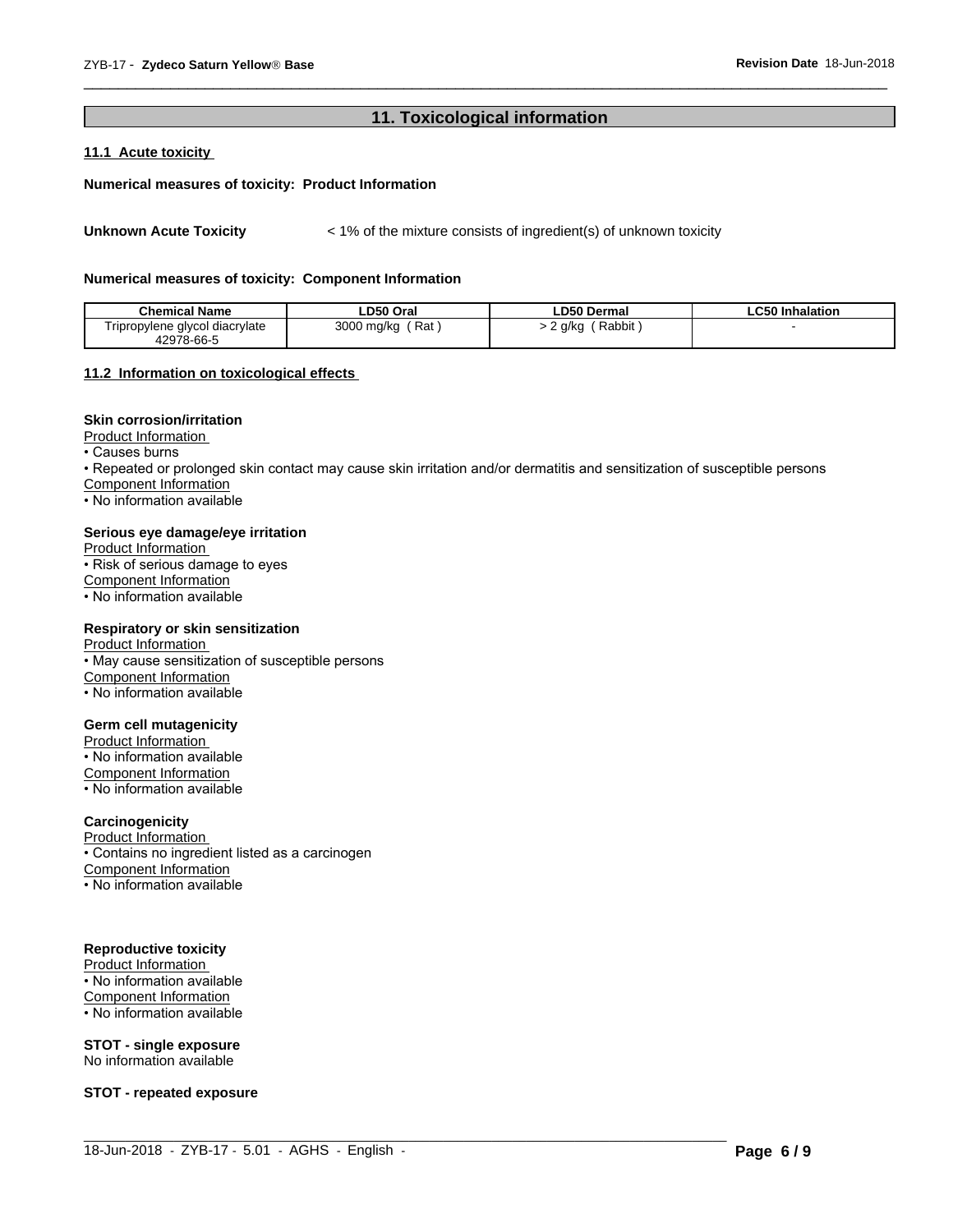$\overline{\phantom{a}}$  ,  $\overline{\phantom{a}}$  ,  $\overline{\phantom{a}}$  ,  $\overline{\phantom{a}}$  ,  $\overline{\phantom{a}}$  ,  $\overline{\phantom{a}}$  ,  $\overline{\phantom{a}}$  ,  $\overline{\phantom{a}}$  ,  $\overline{\phantom{a}}$  ,  $\overline{\phantom{a}}$  ,  $\overline{\phantom{a}}$  ,  $\overline{\phantom{a}}$  ,  $\overline{\phantom{a}}$  ,  $\overline{\phantom{a}}$  ,  $\overline{\phantom{a}}$  ,  $\overline{\phantom{a}}$ No information available

#### **Other adverse effects**

Product Information • No information available Component Information • No information available

#### **Aspiration hazard**

Product Information • No information available Component Information • No information available

### **12. Ecological information**

#### **12.1 Toxicity**

**Ecotoxicity No information available** 

 $<$  1 % of the mixture consists of components(s) of unknown hazards to the aquatic environment

#### **Ecotoxicity effects**

| <b>Chemical Name</b>           | <b>Toxicity to algae</b> | <b>Foxicity to fish</b> | Toxicity to daphnia and other<br>aquatic invertebrates |
|--------------------------------|--------------------------|-------------------------|--------------------------------------------------------|
| Tripropylene glycol diacrylate | EC50: 72 h Desmodesmus   |                         | EC50: 48 h Daphnia magna 88.7                          |
| 42978-66-5                     | subspicatus 28 mg/L      |                         | mg/L                                                   |

#### **12.2 Persistence and degradability**

No information available.

#### **12.3 Bioaccumulative potential**

Discharge into the environment must be avoided

| .<br>Chemical<br>' Name        | loq<br>Pow      |
|--------------------------------|-----------------|
| Tripropylene glycol diacrylate | ---<br><u>.</u> |
| 12978-66-5                     |                 |

#### **12.4 Mobility in soil**

No information available.

#### **12.5 Other adverse effects**

No information available

#### **13. Disposal Considerations**

#### **13.1 Waste treatment methods**

Dispose of in accordance with federal, state, and local regulations.

#### **14. Transport Information**

**DOT** Not regulated

**MEX** Not known

**IMDG**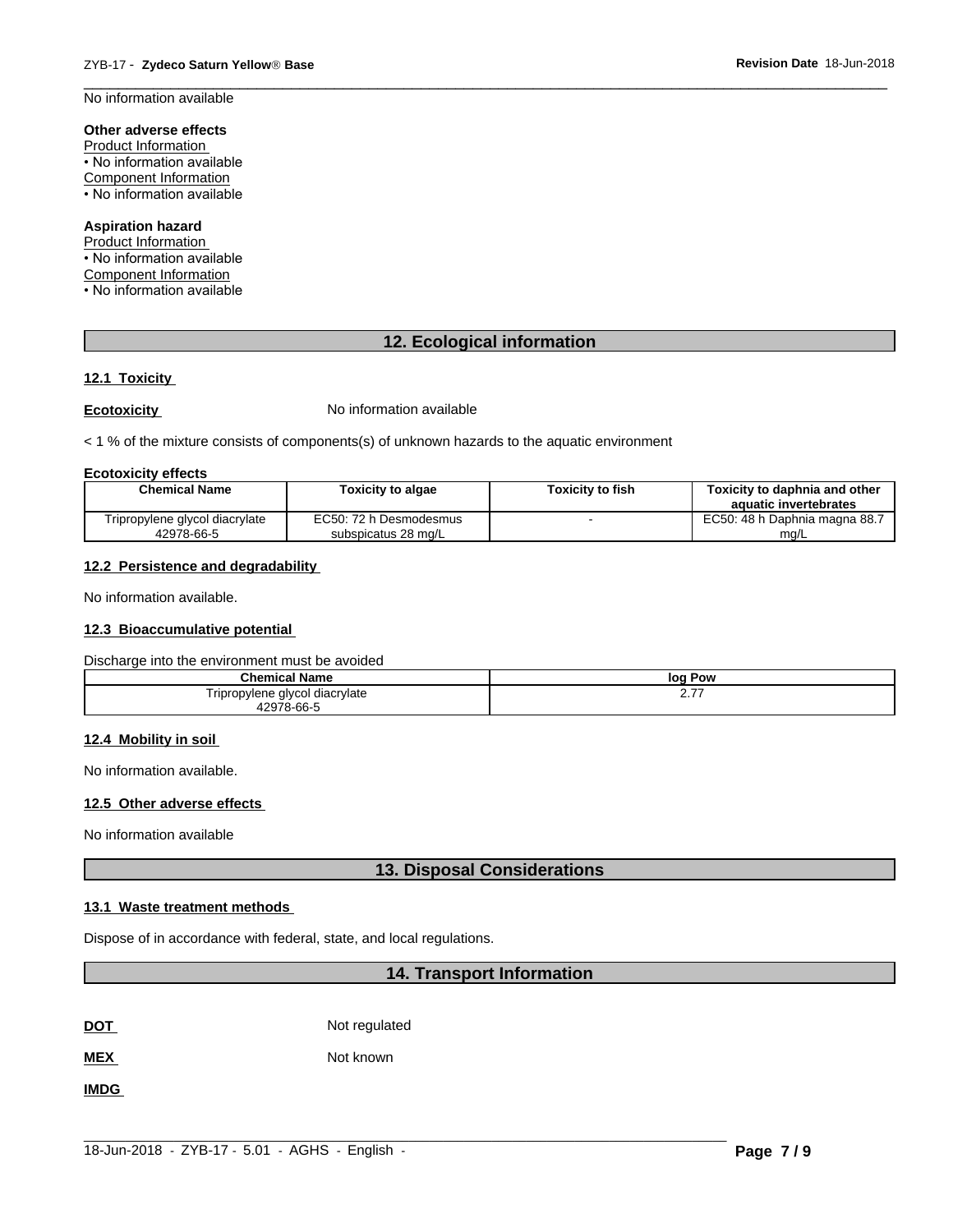| Proper shipping name    | UN3082, Environmentally Hazardous Substance, Liquid, n.o.s., (Tripropylene glycol |
|-------------------------|-----------------------------------------------------------------------------------|
|                         | diacrylate), 9, PGIII                                                             |
| <b>Hazard class</b>     | 9                                                                                 |
| UN                      | UN3082                                                                            |
| <b>Packing Group</b>    | PGIII                                                                             |
| <b>Marine pollutant</b> | Yes                                                                               |
| <b>IATA</b>             |                                                                                   |
| UN                      | UN3082                                                                            |
| Proper shipping name    | UN3082, Environmentally Hazardous Substance, Liquid, n.o.s. (Tripropylene glycol  |
|                         | diacrylate), 9, PGIII                                                             |
| <b>Hazard class</b>     | 9                                                                                 |
| <b>Packing Group</b>    | PGIII                                                                             |

 $\overline{\phantom{a}}$  ,  $\overline{\phantom{a}}$  ,  $\overline{\phantom{a}}$  ,  $\overline{\phantom{a}}$  ,  $\overline{\phantom{a}}$  ,  $\overline{\phantom{a}}$  ,  $\overline{\phantom{a}}$  ,  $\overline{\phantom{a}}$  ,  $\overline{\phantom{a}}$  ,  $\overline{\phantom{a}}$  ,  $\overline{\phantom{a}}$  ,  $\overline{\phantom{a}}$  ,  $\overline{\phantom{a}}$  ,  $\overline{\phantom{a}}$  ,  $\overline{\phantom{a}}$  ,  $\overline{\phantom{a}}$ 

#### **15. Regulatory information**

#### **15.1 International Inventories**

| <b>TSCA</b>          | Complies                 |
|----------------------|--------------------------|
| <b>DSL</b>           | $\overline{\phantom{0}}$ |
| <b>EINECS/ELINCS</b> |                          |
| <b>ENCS</b>          |                          |
| <b>IECSC</b>         |                          |
| <b>KECL</b>          | -                        |
| <b>PICCS</b>         |                          |
| <b>AICS</b>          | -                        |
| <b>NZIOC</b>         | -                        |

 **TSCA** - United States Toxic Substances Control Act Section 8(b) Inventory

 **DSL** - Canadian Domestic Substances List

 **EINECS/ELINCS** - European Inventory of Existing Chemical Substances/European List of Notified Chemical Substances

 **PICCS** - Philippines Inventory of Chemicals and Chemical Substances

 **ENCS** - Japan Existing and New Chemical Substances

 **IECSC** - China Inventory of Existing Chemical Substances

 **KECL** - Korean Existing and Evaluated Chemical Substances

 **PICCS** - Philippines Inventory of Chemicals and Chemical Substances

 **AICS** - Australian Inventory of Chemical Substances

 **NZIoC** - New Zealand Inventory of Chemicals

#### **15.2 U.S. Federal Regulations**

#### **SARA 313**

Section 313 of Title III of the Superfund Amendments and Reauthorization Act of 1986 (SARA). This product does not contain any chemicals which are subject to the reporting requirements of the Act and Title 40 of the Code of Federal Regulations, Part 372

#### **15.3 Pesticide Information**

Not applicable

#### **15.4 U.S. State Regulations**

#### **California Proposition 65**

This product does not contain any Proposition 65 chemicals

| 16. Other information |                        |                       |                          |                                           |
|-----------------------|------------------------|-----------------------|--------------------------|-------------------------------------------|
| <b>NFPA</b>           | <b>Health Hazard -</b> | <b>Flammability -</b> | Instability -            | <b>Physical and chemical</b><br>hazards - |
| <b>HMIS</b>           | Health Hazard 2*       | <b>Flammability 1</b> | <b>Physical Hazard 2</b> | Personal protection X                     |